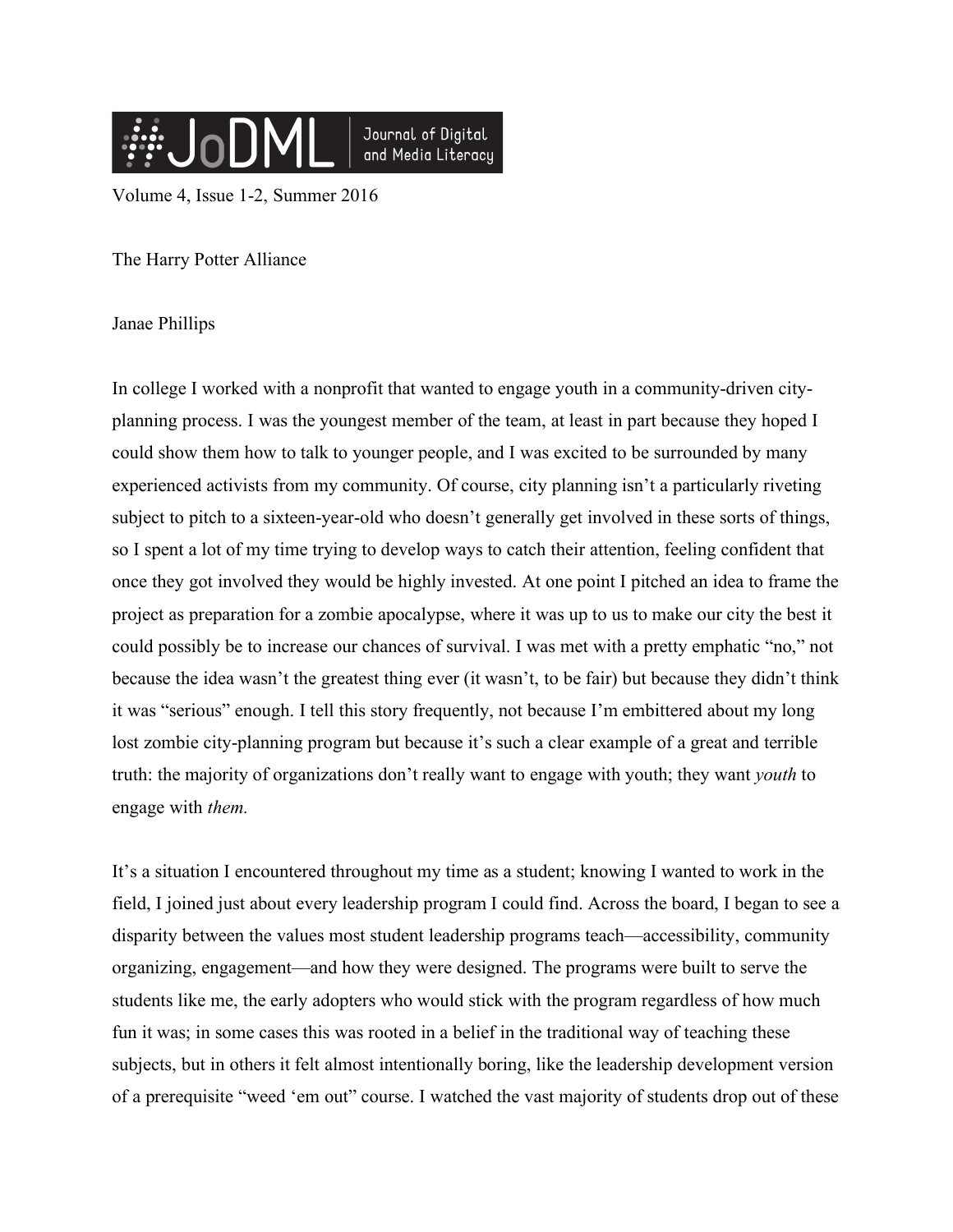programs after a semester or two and still more walk right past our table at dozens of student activity fairs, perhaps because they knew what "resume booster" really means: we can't think of a compelling reason you'd want to spend your time on this, but we think you should anyway. That's not to say any of these programs were bad—as a student they totally transformed my education—but they were caught in the trap of trying to motivate young people to engage on the organization's terms rather than designing programs to engage with youth on their terms. In some ways they had subscribed to an idea that young people not prepared to sit through "serious" instruction (perhaps code for "adult" instruction), were not equipped for the importance of the subject matter or the challenges activism would ask of them. In doing this, the design of the programs can create barriers for the vast majority of potential youth activists.

The Harry Potter Alliance (HPA) was the first organization I encountered as a student that seemed to flip this script. HPA is an international nonprofit whose mission is to turn fans into heroes by drawing parallels between popular media and real-world social issues, a model we call "fan activism." In doing so, HPA engages with young people in a way that naturally fits in with their everyday lives, interests, and passions, and has been doing so for ten years. Participants, self-identified as "Wizard Activists," can engage with the HPA either as individuals or as members of <u>local chapters</u>, a network that represents six continents and dozens of nations. When I started my own chapter, I immediately noticed the marked difference in my experiences; we had a steady stream of interest at student activity fairs, and most of the students in the chapter weren't involved in any other leadership or service organizations on campus, certainly not activism. This is true for participants in HPA chapters in general, where seventy-four percent say HPA is the first time they've participated in activism.

The utilization of stories to drive engagement is not unique to the HPA—in fact, the more you examine the engagement strategies most prevalent in education and educational technology now, the more you find that stories are in fact the common denominator. Project-based learning, gamebased learning, gamification, digital storytelling—all of these methods rely on stories, whether real or imagined, to engage learners. Perhaps there is something to be said for the relationship between a story's ability to transport us to other worlds and the gaming concept of flow, that feeling when you're so in sync with the task or challenge in front of you that for a moment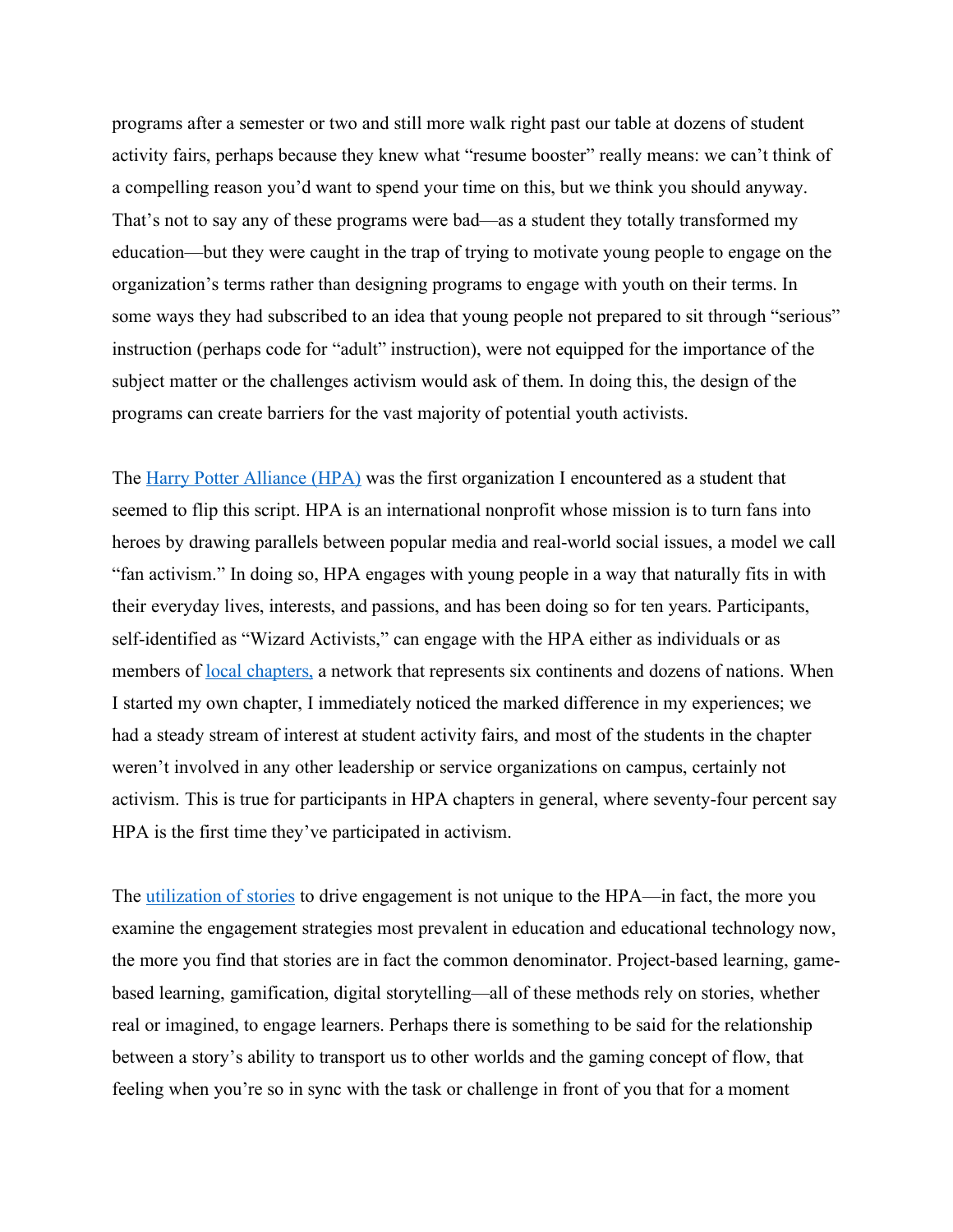you're able to think about nothing else. On a more drawn out scale, could it be that the transportative nature of stories allows us to reach a kind of flow in our engagement with a process?

Of all the places I've found the influence of stories, the most striking was in the very leadership model I'd been taught in those college programs. The Hero's Journey is something most of us learn about in English courses as a literary template present in a majority of our most beloved fictional stories: the journey of the hero from individual discovery and development, to finding and leading a group, to impacting community. This template lines up remarkably well with the Social Change Model of Leadership Development, a highly regarded and widely utilized model that emphasizes development through individual, group, and community leadership. I suppose I shouldn't have been surprised by this. After all, the heroes experiencing the Hero's Journey are developing leaders themselves; so often the ones we fall in love with the most are the youngest the Harry Potters and Katniss Everdeens and Avatar Korras. The youngest heroes with the most development to experience are the ones who leave the biggest impression on us; there's a relatability and excitement in their stories in particular. If this is true for fictional characters, it can certainly be true for our own young leaders.

In the HPA Chapters Program, we build our programs on what we call the Narrative Leadership Model. Derived from the intersections between the Hero's Journey and the Social Change Model of Leadership Development, Narrative Leadership treats participants as developing heroes. We think about access points as Calls to Adventure: What is the piece of information or the experience that will spur our new heroes into action? Is it something they have already experienced in their lives that we can help frame for them, or is it something we need to bring to their attention? Once they're ready to go on this adventure, we work on helping them develop their own Hero Identity—what are the values, beliefs, experiences, and skills that make them a hero with unique strengths. Then, we encourage them to make explicit Commitments to the work they're going to do, their own heroic pledge to see this through until journey's end. Sometimes Commitments look like signing literal pledges; sometimes they look like telling the world what you're agreeing to do on social media.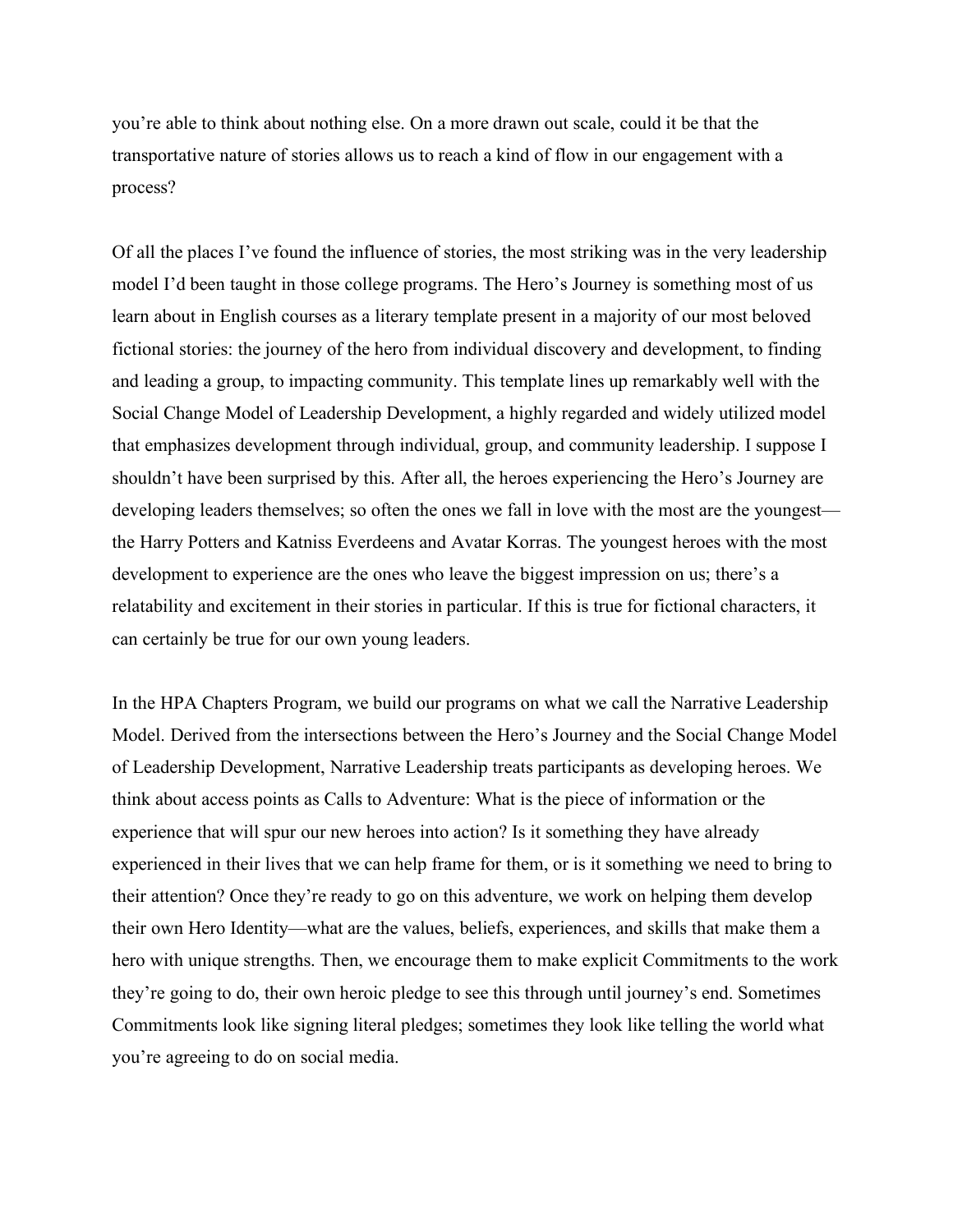Just as the wise old wizard who trains the young hero is often such a critical character, so too are our mentors in our world. Mentorship is weaved into everything we do, from connecting our chapter members to experienced community organizers to emphasizing spaces where chapter organizers can help each other from around the globe. After all, Hermione was just as much of a mentor to Harry as Dumbledore. That global network—about a quarter of the program is outside of the United States—is the foundation of an emphasis of the Strength of Diversity, a reaffirmation that all of the strongest teams, from Dumbledore's Army to The Avengers, are made up of heroes with their own unique experiences and skills. Being a hero is not about fitting a particular mold but finding ways to hone your strengths and leverage them to best help your community. If that is true, then a diversity of backgrounds can only possibly make our communities stronger, not weaker.

The Chapters program is a reflection of the value the HPA places on empowering people to be activists for their own communities—that the best heroes are local heroes. Our chapter organizers are given resources to show them how to take our global campaigns and implement them in the most effective way for the unique circumstances of their communities, are encouraged to connect with other activists and organizations already doing work there are on the ground. We emphasize to them what community organizers know best: there is Power in Communities, and the most effective heroes activate the strength of their own neighborhoods and the combined force of neighborhoods working together to create change.

This process of development ultimately leads to a hero participating in what we call Epic Love. You'll know this moment when you see it: it's Harry going to meet Voldemort; it's Bree Newsome removing a Confederate flag; it's a student choosing to spend a Saturday in a soup kitchen; it's staring at yourself in the mirror and, despite what society may have told you, telling yourself that you are beautiful. Acts of Epic Love are those that are not required of you, that may take some courage or some sacrifice, but that you do because they will make the world that much better. When all of those things come together—answering the call to adventure, the emergence of new heroes, the combined strengths of those heroes creating new teams, the acts of leadership from a place of love—to create change, that is our world's brand of magic.